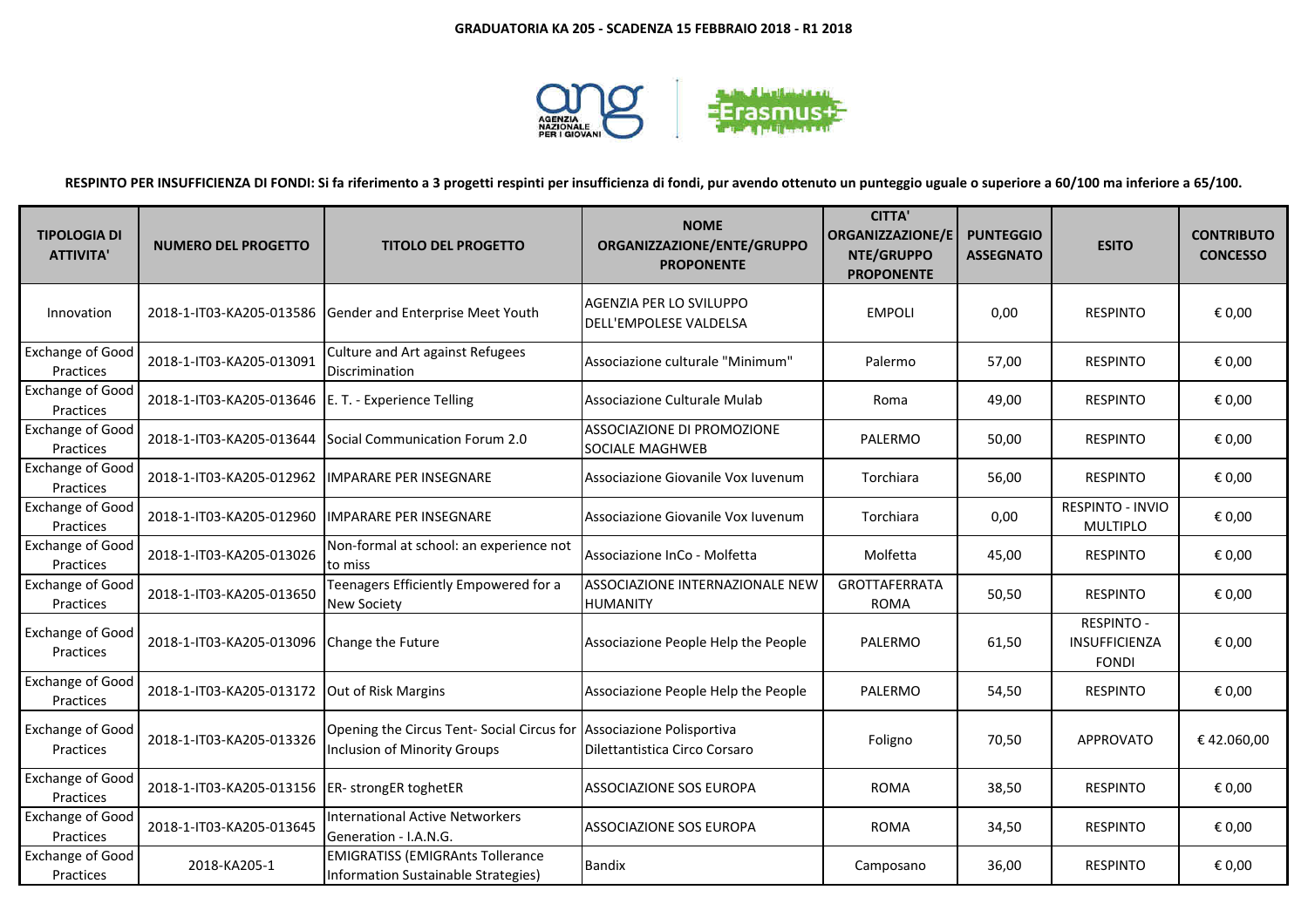## **GRADUATORIA KA 205 - SCADENZA 15 FEBBRAIO 2018 - R1 2018**

| <b>TIPOLOGIA DI</b><br><b>ATTIVITA'</b> | <b>NUMERO DEL PROGETTO</b>                           | <b>TITOLO DEL PROGETTO</b>                                                                             | <b>NOME</b><br>ORGANIZZAZIONE/ENTE/GRUPPO<br><b>PROPONENTE</b>             | <b>CITTA'</b><br>ORGANIZZAZIONE/E<br>NTE/GRUPPO<br><b>PROPONENTE</b> | <b>PUNTEGGIO</b><br><b>ASSEGNATO</b> | <b>ESITO</b>                                       | <b>CONTRIBUTO</b><br><b>CONCESSO</b> |
|-----------------------------------------|------------------------------------------------------|--------------------------------------------------------------------------------------------------------|----------------------------------------------------------------------------|----------------------------------------------------------------------|--------------------------------------|----------------------------------------------------|--------------------------------------|
| <b>Exchange of Good</b><br>Practices    | 2018-1-IT03-KA205-013227                             | URBEX: Participatory Urban Exploration<br>as Educational Tool                                          | <b>BOND OF UNION SOCIETA'</b><br><b>COOPERATIVA SOCIALE</b>                | PALERMO                                                              | 65,00                                | <b>APPROVATO</b>                                   | € 118.440,00                         |
| <b>Exchange of Good</b><br>Practices    | 2018-1-IT03-KA205-013226                             | URBEX: Participatory Urban Exploration<br>as Educational Tool                                          | <b>BOND OF UNION SOCIETA'</b><br><b>COOPERATIVA SOCIALE</b>                | PALERMO                                                              | 0,00                                 | RESPINTO - INVIO<br>MULTIPLO                       | € 0,00                               |
| <b>Exchange of Good</b><br>Practices    | 2018-1-IT03-KA205-013125                             | ICT for Social Inclusion                                                                               | Camera a Sud Società Cooperativa                                           | Molfetta                                                             | 65,50                                | <b>APPROVATO</b>                                   | € 59.995,00                          |
| <b>Exchange of Good</b><br>Practices    | 2018-1-IT03-KA205-013585                             | <b>Skills For Youth</b>                                                                                | Comitato Nazionale Italiano Fair Play                                      | Roma                                                                 | 59,00                                | <b>RESPINTO</b>                                    | € 0,00                               |
| <b>Exchange of Good</b><br>Practices    | 2018-1-IT03-KA205-013575 Skills For Youth            |                                                                                                        | Comitato Nazionale Italiano Fair Play                                      | Roma                                                                 | 0,00                                 | <b>RESPINTO - INVIO</b><br><b>MULTIPLO</b>         | € 0,00                               |
| <b>Exchange of Good</b><br>Practices    | 2018-1-IT03-KA205-013256                             | Teenageable Square: Meeting young<br>people and adults in urban ecology<br>actions                     | Comune di Collegno                                                         | collegno                                                             | 31,50                                | <b>RESPINTO</b>                                    | € 0,00                               |
| <b>Exchange of Good</b><br>Practices    | 2018-1-IT03-KA205-013469                             | <b>ST.ART 4 INCLUSION!</b>                                                                             | <b>COMUNE DI TORTONA</b>                                                   | <b>TORTONA</b>                                                       | 64,00                                | <b>RESPINTO -</b><br>INSUFFICIENZA<br><b>FONDI</b> | € 0,00                               |
| <b>Exchange of Good</b><br>Practices    | 2018-1-IT03-KA205-013615                             | METOINSIMMI - Metodologia<br>Insegnamento Immigrazione                                                 | El Comedor Estudiantil Giordano Liva                                       | Pisa                                                                 | 55,50                                | <b>RESPINTO</b>                                    | € 0,00                               |
| <b>Exchange of Good</b><br>Practices    | 2018-1-IT03-KA205-013647                             | Quality @Youth Work                                                                                    | EuroDemos Youth Mobility NGO                                               | Reggio Calabria                                                      | 44,50                                | <b>RESPINTO</b>                                    | € 0,00                               |
| <b>Exchange of Good</b><br>Practices    | 2018-1-IT03-KA205-013568                             | Teach for teacher                                                                                      | ExFor, Experience&Formation                                                | <b>CAGLIARI</b>                                                      | 22,00                                | <b>RESPINTO</b>                                    | € 0,00                               |
| <b>Exchange of Good</b><br>Practices    | 2018-1-IT03-KA205-013243                             | Sustainable Unique Collective and<br>Creative methodology for<br>EntrepreneurShip and Social inclusion | Federazione Internazionale Scambi<br>Socio-Culturale Giovanili "World Net" | Tito                                                                 | 74,50                                | <b>APPROVATO</b>                                   | € 75.475,00                          |
| <b>Exchange of Good</b><br>Practices    | 2018-1-IT03-KA205-013122                             | Sustainable Unique Collective and<br>Creative methodology for<br>EntrepreneurShip and Social inclusion | Federazione Internazionale Scambi<br>Socio-Culturale Giovanili "World Net" | Tito                                                                 | 0,00                                 | RESPINTO - INVIO<br><b>MULTIPLO</b>                | € 0,00                               |
| <b>Exchange of Good</b><br>Practices    |                                                      | 2018-1-IT03-KA205-013247 Achieving more by working together                                            | FERFILO ASSOCIAZIONE SPORTIVA<br>DILETTANTISTICA                           | <b>CENTO</b>                                                         | 39,00                                | <b>RESPINTO</b>                                    | € 0,00                               |
| Innovation                              | 2018-1-IT03-KA205-013452                             | Alternative Tourism through the use of<br>Drama                                                        | FONDAZIONE RESTORING ANCIENT<br>STABIAE ONLUS                              | CASTELLAMMARE DI<br><b>STABIA</b>                                    | 0,00                                 | <b>RESPINTO</b>                                    | € 0,00                               |
| <b>Exchange of Good</b><br>Practices    | 2018-1-IT03-KA205-013103                             | TA-BOOM                                                                                                | Forme                                                                      | Palermo                                                              | 78,50                                | <b>APPROVATO</b>                                   | € 57.860,00                          |
| <b>Exchange of Good</b><br>Practices    | 2018-1-IT03-KA205-013013 Social Vlog - Job Searching |                                                                                                        | Gruppo AIR srl                                                             | Roma                                                                 | 0,00                                 | <b>RESPINTO</b>                                    | € 0,00                               |